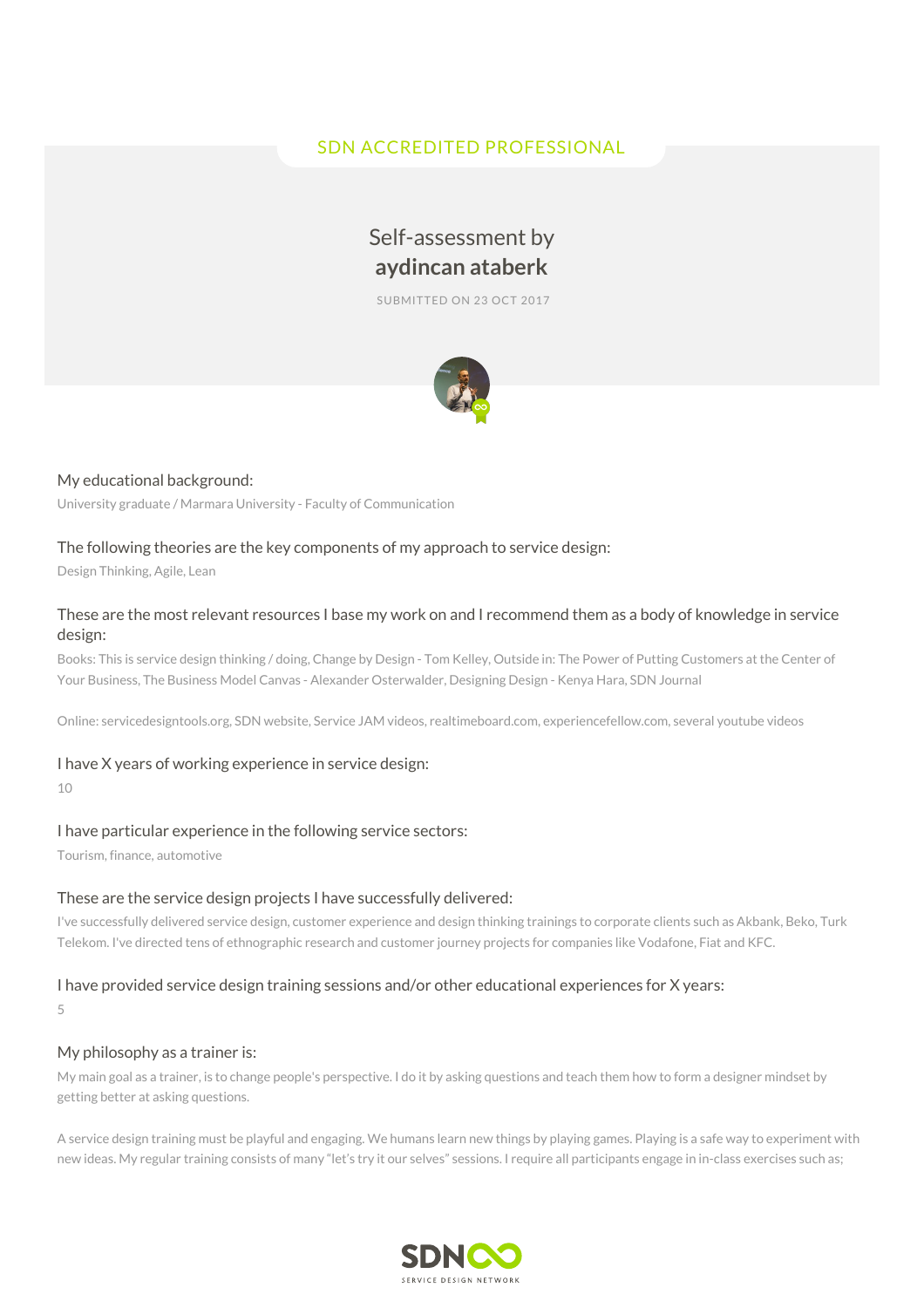

interviews, observations, sketching, quick prototyping, persona creating etc.

# These are the service design training sessions and/or other educational experiences I've facilitated within the last year:

Innovation in Digital Banking - Akbank (4th largest Turkish Bank) - Design Thinking and Service Design Training /Coaching - Summer of 2017

# I mostly provide my training offerings in the following language(s):

Turkish

# I mostly provide my training offerings in the following countries/cities:

Istanbul, Turkey.

# I cover the following topics during my training offerings:

- •Definition of service design
- •Relationship of service design to agile, scrum and lean
- •User research/deep customer insights
- •Designing and conducting co-creation workshops
- •Creativity and ideation processes
- •Visualisation techniques
- •Facilitation skills for service design
- •Prototyping of services
- •Implementation of service design concepts
- •Business model development
- •Measuring impact of service design, relating it to Key Performance Indicators (KPIs)
- •Working with complex service systems
- •Exploration of systems
- •Organisational development

# My training participants typically have the following level of experience:

- •Novice (new to service design)
- •Fundamental (basic knowledge)

# These are my favourite cases I use to inform participants about the impact and value of service design:

IDEO - Bank of America Keep The Change: https://www.bloomberg.com/news/articles/2006-06-18/case-study-bank-of-america

# These are the service design methods and tools that I use during my sessions:

Observation In-context interviews Customer Journey Maps Persona cards Empathy map Stake holder map Service blueprint Storytelling Quick&Dirty Service Prototyping

# After successfully attending my training sessions, participants will typically be able to:

Understand how to work with a service design agency